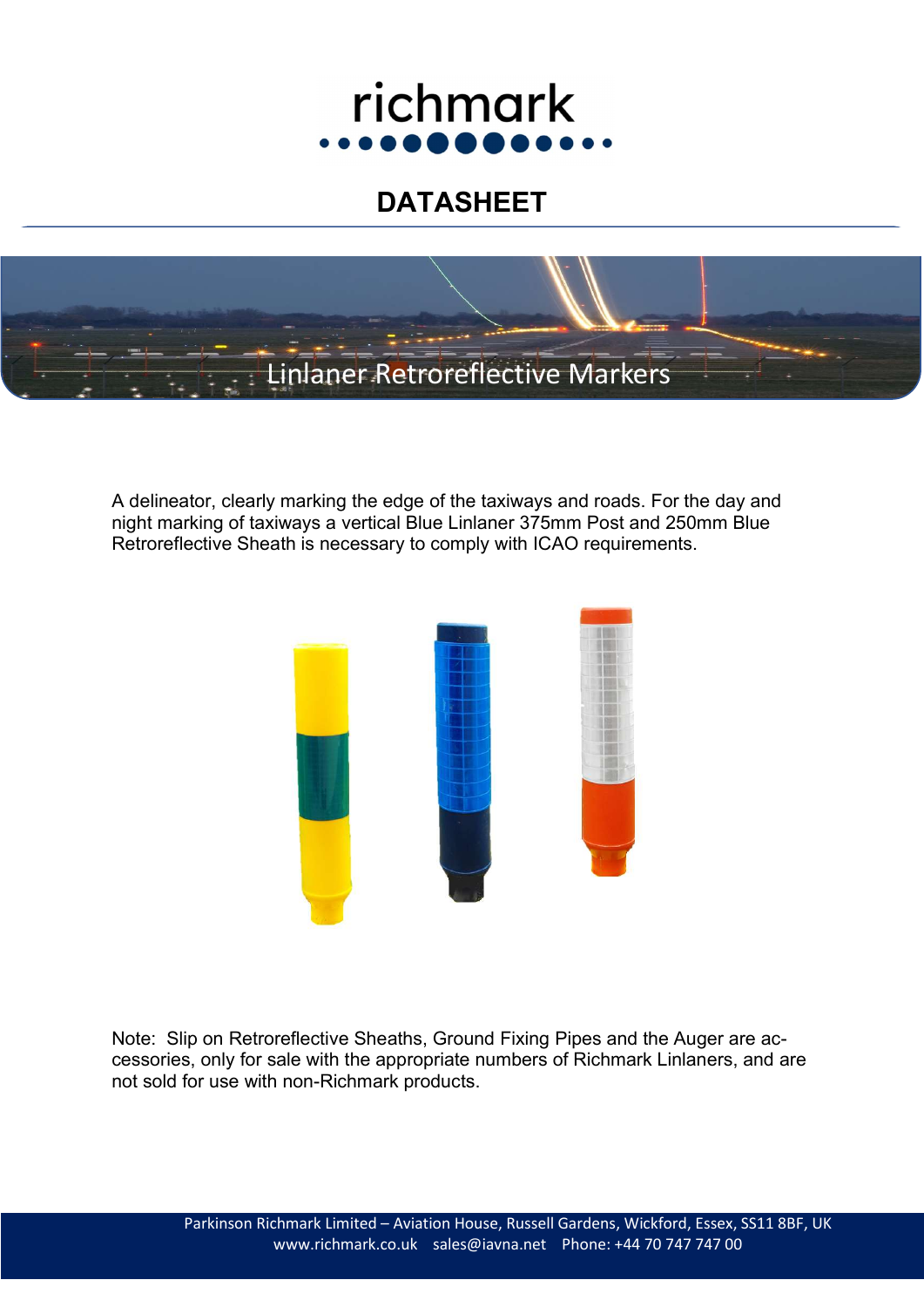#### **Compliance**

- ICAO Annexe 14. Chapter 5 para 5.5.5 and Cap168 on colours.
- $\bullet$  FAA L/853 type 2 specification AC150/5345-B39

#### Features

- Specification: ICAO and CAP 168 recommendations on size and colours.
- Highly visible, flexible, and safe in the event of run-down.
- Installation 30 metres centres on straights and 7 metres on curves using the Ground Fixing Pipe and Auger.
- Internationally approved and used by Commercial and Military users.
- Complies with ICAO Annexe 14 chapter 5 and CAP 168, on colours.
- UV Stabilised, will not degrade.

#### Types

- 375mm Base requires 250mm coloured sheath.
- 740mm base requires 375mm coloured sheath. (Supplied separately).

#### **Installation**

We strongly recommend using the LLGFP (Linlaner Ground Fitting Pipe) for installation of the Linlaners.

The LLGFP can be placed in the pavement (concrete) as well as directly in the soft ground around the airfield.

When placed in the earth/ground, the ground should ideally be compacted or firm. We recommend using the Parkinson Richmark Auger to make the hole in the ground for the LLGFP.

The hole in the pavement or ground should be cored 57-59mm in diameter and be at least 130mm deep to accommodate the LLGFP.

#### **Accessories**